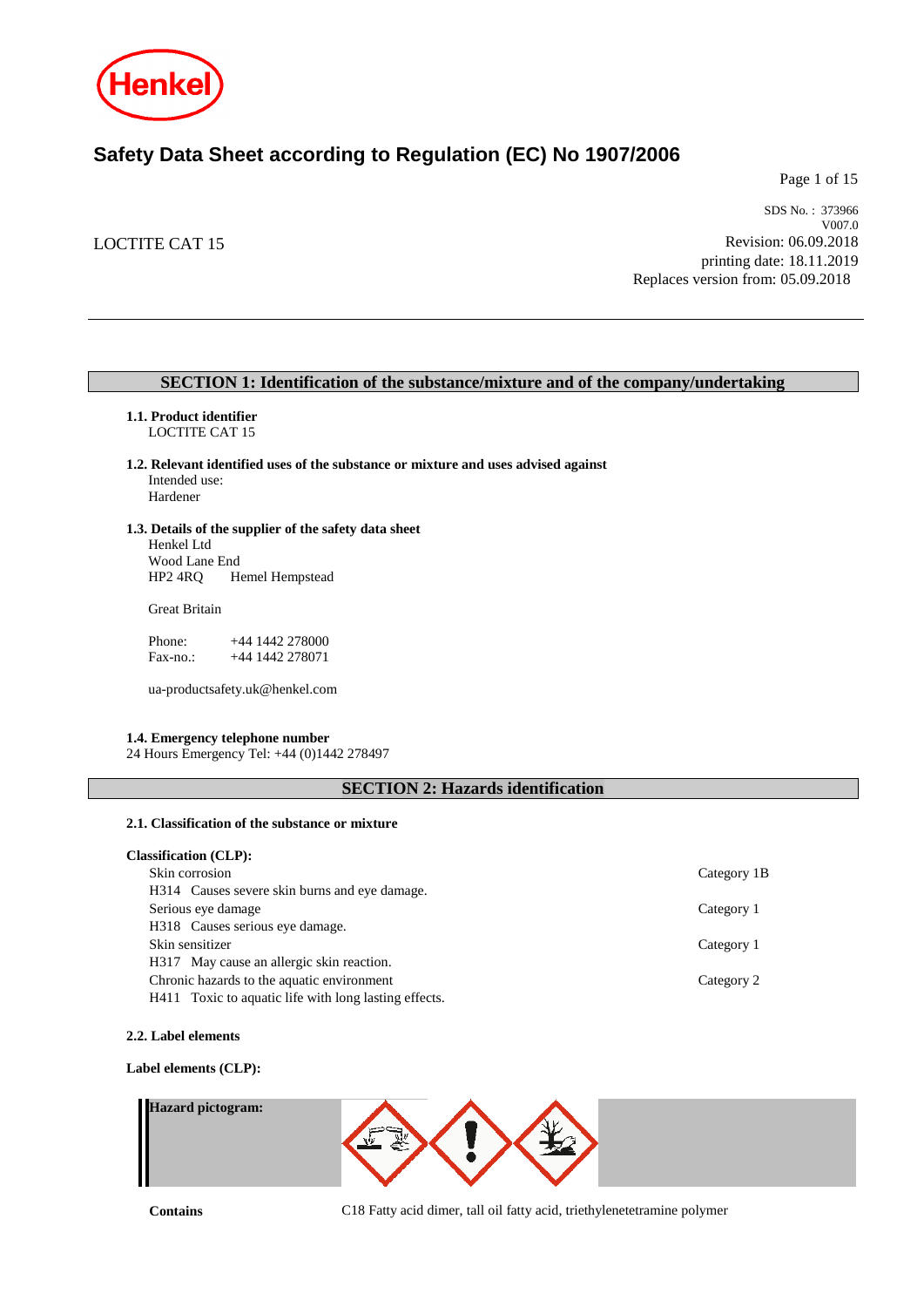#### Triethylenetetramine

| Danger                                                                               |
|--------------------------------------------------------------------------------------|
|                                                                                      |
| H314 Causes severe skin burns and eye damage.                                        |
| H317 May cause an allergic skin reaction.                                            |
| H411 Toxic to aquatic life with long lasting effects.                                |
|                                                                                      |
| P273 Avoid release to the environment.                                               |
| P280 Wear protective gloves/protective clothing/eye protection/face protection.      |
|                                                                                      |
| P303+P361+P353 IF ON SKIN (or hair): Take off immediately all contaminated clothing. |
| Rinse skin with water [or shower].                                                   |
| P305+P351+P338 IF IN EYES: Rinse cautiously with water for several minutes. Remove   |
| contact lenses, if present and easy to do. Continue rinsing.                         |
| P310 Immediately call a POISON CENTER or doctor.                                     |
|                                                                                      |

#### **2.3. Other hazards**

None if used properly. Not fulfilling Persistent, Bioaccumulative and Toxic (PBT), very Persistent and very Bioaccumulative (vPvB) criteria.

# **SECTION 3: Composition/information on ingredients**

#### **3.2. Mixtures**

**General chemical description:** Hardener **Base substances of preparation:** organic amine

#### **Declaration of the ingredients according to CLP (EC) No 1272/2008:**

| <b>Hazardous</b> components                | <b>EC</b> Number     | content         | <b>Classification</b>                     |
|--------------------------------------------|----------------------|-----------------|-------------------------------------------|
| CAS-No.                                    | <b>REACH-Reg No.</b> |                 |                                           |
| C18 Fatty acid dimer, tall oil fatty acid, | $500 - 191 - 5$      | 50-100 %        | Skin Irrit. 2                             |
| triethylenetetramine polymer               | 01-2119972320-44     |                 | H315                                      |
| 68082-29-1                                 |                      |                 | Eye Dam. 1                                |
|                                            |                      |                 | H318                                      |
|                                            |                      |                 | Skin Sens. 1                              |
|                                            |                      |                 | H317                                      |
|                                            |                      |                 | Aquatic Chronic 2                         |
|                                            |                      |                 | H411                                      |
| Triethylenetetramine                       | $203 - 950 - 6$      | $5 - 10\%$      | Acute Tox. 4; Oral                        |
| $112 - 24 - 3$                             | 01-2119487919-13     |                 | H302                                      |
|                                            |                      |                 | Acute Tox. 4; Dermal                      |
|                                            |                      |                 | H312                                      |
|                                            |                      |                 | Skin Sens. 1                              |
|                                            |                      |                 | H317                                      |
|                                            |                      |                 | Skin Corr. 1B                             |
|                                            |                      |                 | H314                                      |
|                                            |                      |                 | Aquatic Chronic 3                         |
|                                            |                      |                 | H412                                      |
| Terphenyl, hydrogenated                    | 262-967-7            | $5 - 10\%$      | Aquatic Chronic 4                         |
| 61788-32-7                                 | 01-2119488183-33     |                 | H413                                      |
|                                            |                      |                 |                                           |
|                                            |                      |                 | EU. REACH Candidate List of Substances of |
|                                            |                      |                 | Very High Concern for Authorization       |
|                                            |                      |                 | (SVHC)                                    |
| Terphenyl                                  | 247-477-3            | $0.25 < 2.5 \%$ | Aquatic Acute 1                           |
| 26140-60-3                                 | 01-2119488220-43     |                 | H400                                      |
|                                            |                      |                 | Aquatic Chronic 1                         |
|                                            |                      |                 | H410                                      |

**For full text of the H - statements and other abbreviations see section 16 "Other information".**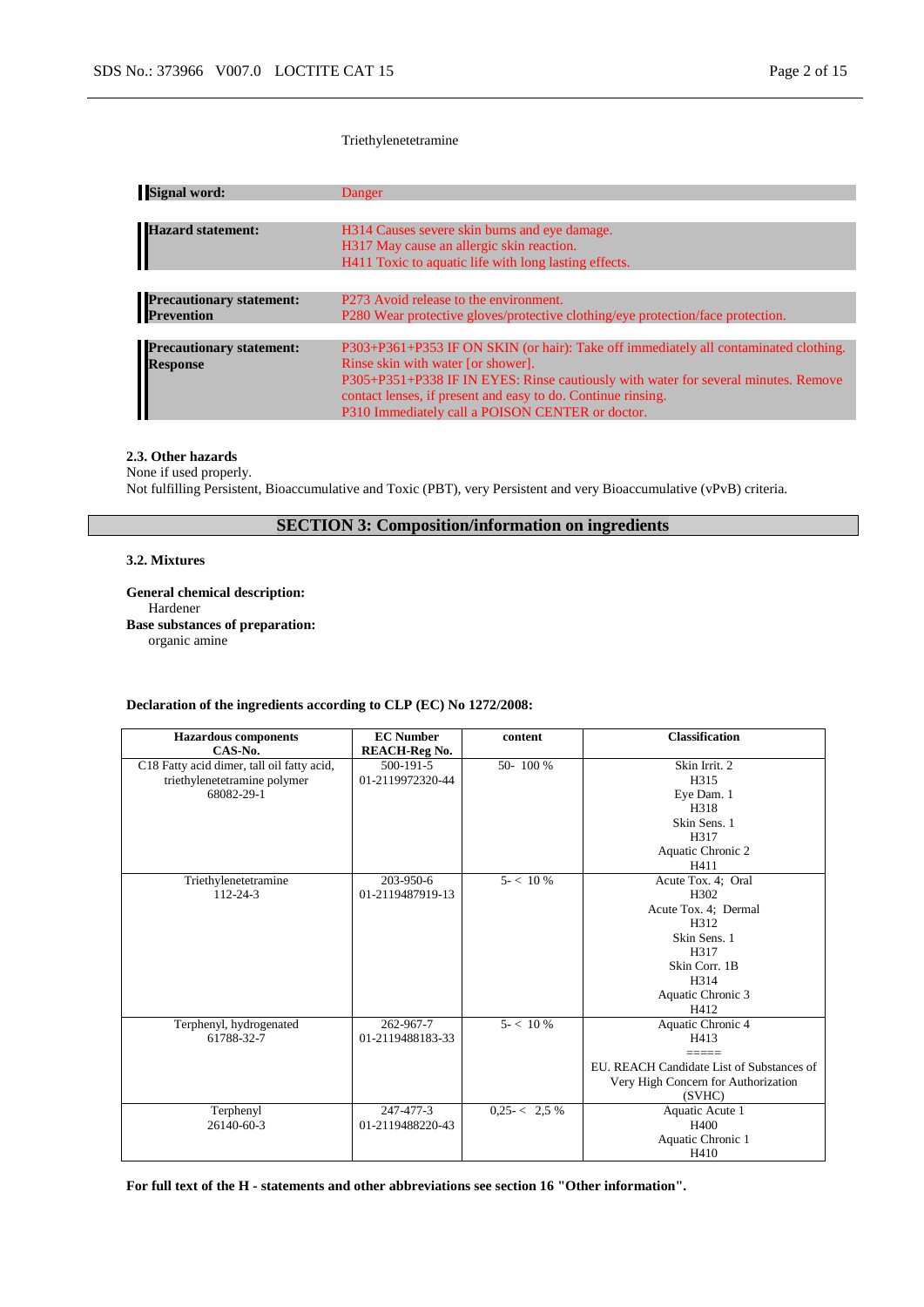#### **Substances without classification may have community workplace exposure limits available.**

# **SECTION 4: First aid measures**

#### **4.1. Description of first aid measures**

Inhalation: Move to fresh air.

Skin contact: IF ON SKIN: Wash with plenty of soap and water. Seek medical advice.

Eye contact: IF IN EYES: Rinse cautiously with water for several minutes. Remove contact lenses, if present and easy to do. Continue rinsing.

Seek medical advice.

Ingestion: Rinse mouth, drink 1-2 glasses of water, do not induce vomiting, consult a doctor.

**4.2. Most important symptoms and effects, both acute and delayed** SKIN: Rash, Urticaria.

Causes burns.

**4.3. Indication of any immediate medical attention and special treatment needed** See section: Description of first aid measures

### **SECTION 5: Firefighting measures**

### **5.1. Extinguishing media**

**Suitable extinguishing media:** water, carbon dioxide, foam, powder

**Extinguishing media which must not be used for safety reasons:** High pressure waterjet

#### **5.2. Special hazards arising from the substance or mixture**

In the event of a fire, carbon monoxide (CO) and carbon dioxide (CO2) can be released. In case of fire, keep containers cool with water spray. carbon oxides.

#### **5.3. Advice for firefighters**

Wear self-contained breathing apparatus and full protective clothing, such as turn-out gear.

#### **SECTION 6: Accidental release measures**

#### **6.1. Personal precautions, protective equipment and emergency procedures**

Avoid contact with skin and eyes. Wear protective equipment.

#### **6.2. Environmental precautions**

Do not empty into drains / surface water / ground water.

#### **6.3. Methods and material for containment and cleaning up**

For small spills wipe up with paper towel and place in container for disposal. For large spills absorb onto inert absorbent material and place in sealed container for disposal. Dispose of contaminated material as waste according to Section 13.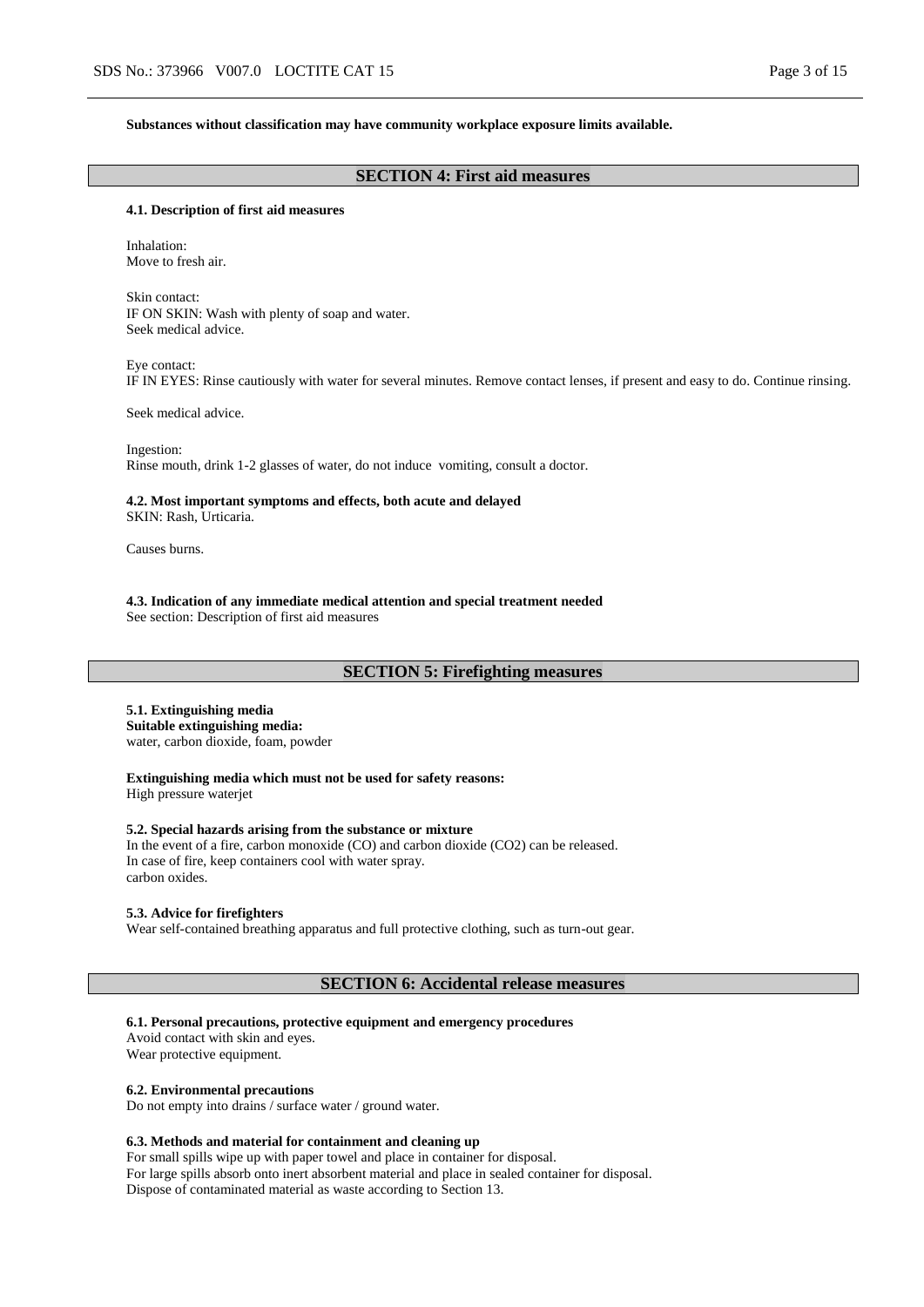#### **6.4. Reference to other sections**

See advice in section 8

# **SECTION 7: Handling and storage**

### **7.1. Precautions for safe handling**

Avoid skin and eye contact. See advice in section 8

#### Hygiene measures:

Good industrial hygiene practices should be observed. Wash hands before work breaks and after finishing work. Do not eat, drink or smoke while working.

#### **7.2. Conditions for safe storage, including any incompatibilities**

Ensure good ventilation/extraction. Keep container tightly sealed. Store at room temperature.

#### **7.3. Specific end use(s)**

Hardener

### **SECTION 8: Exposure controls/personal protection**

#### **8.1. Control parameters**

### **Occupational Exposure Limits**

Valid for

Great Britain

| <b>Ingredient [Regulated substance]</b>                            | ppm | mg/m <sup>3</sup> | Value type                                  | Short term exposure limit<br>category / Remarks | <b>Regulatory list</b> |
|--------------------------------------------------------------------|-----|-------------------|---------------------------------------------|-------------------------------------------------|------------------------|
| Terphenyl, hydrogenated<br>61788-32-7<br>[TERPHENYLS, ALL ISOMERS] | 0.5 | 4,8               | <b>Short Term Exposure</b><br>Limit (STEL): |                                                 | EH40 WEL               |
| Terphenyl, hydrogenated<br>61788-32-7<br>[TERPHENYL, HYDROGENATED] |     | 48                | <b>Short Term Exposure</b><br>Limit (STEL): | Indicative                                      | <b>ECTLV</b>           |
| Terphenyl, hydrogenated<br>61788-32-7<br>[TERPHENYL, HYDROGENATED] |     | 19                | Time Weighted Average<br>(TWA):             | Indicative                                      | <b>ECTLV</b>           |
| Terphenyl<br>26140-60-3<br>[TERPHENYLS, ALL ISOMERS]               | 0.5 | 4,8               | <b>Short Term Exposure</b><br>Limit (STEL): |                                                 | EH40 WEL               |

#### **Occupational Exposure Limits**

Valid for Ireland

| <b>Ingredient [Regulated substance]</b>                            | ppm | mg/m <sup>3</sup> | <b>Value type</b>                           | Short term exposure limit<br>category / Remarks | <b>Regulatory list</b> |
|--------------------------------------------------------------------|-----|-------------------|---------------------------------------------|-------------------------------------------------|------------------------|
| Terphenyl, hydrogenated<br>61788-32-7<br>[HYDROGENATED TERPHENYLS] | 0.5 | 4,9               | Time Weighted Average<br>(TWA):             |                                                 | IR OEL                 |
| Terphenyl, hydrogenated<br>61788-32-7<br>[TERPHENYL, HYDROGENATED] |     | 48                | <b>Short Term Exposure</b><br>Limit (STEL): | Indicative                                      | <b>ECTLV</b>           |
| Terphenyl, hydrogenated<br>61788-32-7<br>[TERPHENYL, HYDROGENATED] |     | 19                | Time Weighted Average<br>(TWA):             | Indicative                                      | <b>ECTLV</b>           |
| Terphenyl<br>26140-60-3<br><b>TERPHENYLS, ALL ISOMERS1</b>         | 0.5 |                   | Short Term Exposure<br>Limit (STEL):        |                                                 | IR OEL                 |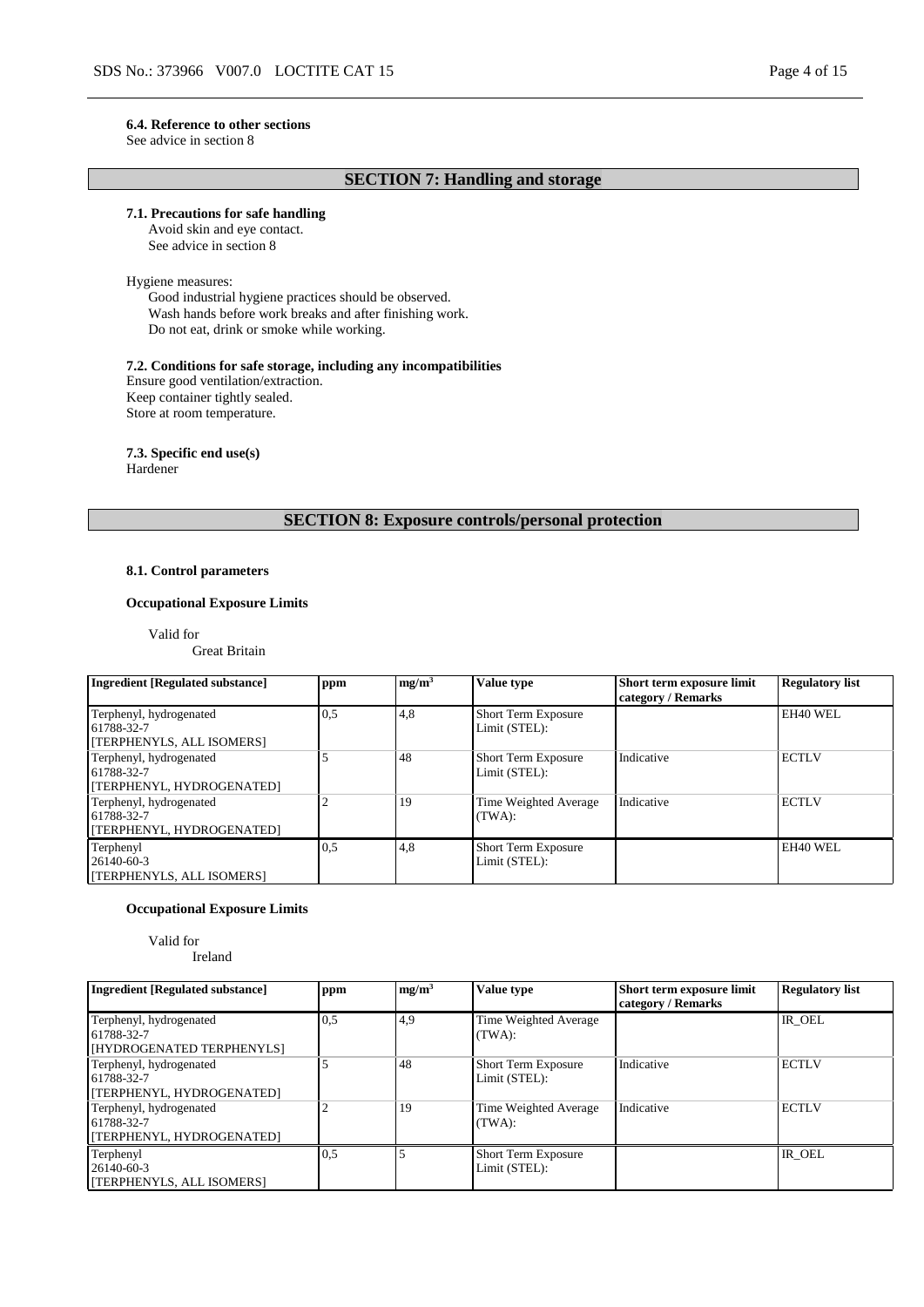# **Predicted No-Effect Concentration (PNEC):**

| Name on list                                                               | <b>Environmental Exposure</b><br>Compartment | period | <b>Value</b>         |     |              | <b>Remarks</b> |  |
|----------------------------------------------------------------------------|----------------------------------------------|--------|----------------------|-----|--------------|----------------|--|
|                                                                            |                                              |        | mg/l                 | ppm | mg/kg        | others         |  |
| C18 Fatty acid dimer, tall oil fatty acid,                                 | aqua                                         |        | 0,00434              |     |              |                |  |
| triethylenetetramine polymer                                               | (freshwater)                                 |        | mg/1                 |     |              |                |  |
| 68082-29-1                                                                 |                                              |        |                      |     |              |                |  |
| C18 Fatty acid dimer, tall oil fatty acid,                                 | aqua (marine                                 |        | 0,00043              |     |              |                |  |
| triethylenetetramine polymer                                               | water)                                       |        | mg/1                 |     |              |                |  |
| 68082-29-1                                                                 |                                              |        |                      |     |              |                |  |
| C18 Fatty acid dimer, tall oil fatty acid,<br>triethylenetetramine polymer | aqua<br><i>(intermittent)</i>                |        | 0,0434               |     |              |                |  |
| 68082-29-1                                                                 | releases)                                    |        | mg/1                 |     |              |                |  |
| C18 Fatty acid dimer, tall oil fatty acid,                                 | sewage                                       |        | 3,84 mg/l            |     |              |                |  |
| triethylenetetramine polymer                                               | treatment plant                              |        |                      |     |              |                |  |
| 68082-29-1                                                                 | (STP)                                        |        |                      |     |              |                |  |
| C18 Fatty acid dimer, tall oil fatty acid,                                 | sediment                                     |        |                      |     | 434,02       |                |  |
| triethylenetetramine polymer                                               | (freshwater)                                 |        |                      |     | mg/kg        |                |  |
| 68082-29-1                                                                 |                                              |        |                      |     |              |                |  |
| C18 Fatty acid dimer, tall oil fatty acid,                                 | sediment                                     |        |                      |     | 43,4 mg/kg   |                |  |
| triethylenetetramine polymer                                               | (marine water)                               |        |                      |     |              |                |  |
| 68082-29-1                                                                 |                                              |        |                      |     |              |                |  |
| C18 Fatty acid dimer, tall oil fatty acid,<br>triethylenetetramine polymer | Soil                                         |        |                      |     | 86,78        |                |  |
| 68082-29-1                                                                 |                                              |        |                      |     | mg/kg        |                |  |
| Trientine                                                                  | aqua                                         |        | $0,19$ mg/l          |     |              |                |  |
| 112-24-3                                                                   | (freshwater)                                 |        |                      |     |              |                |  |
| Trientine                                                                  | aqua (marine                                 |        | $0,038 \text{ mg}/1$ |     |              |                |  |
| 112-24-3                                                                   | water)                                       |        |                      |     |              |                |  |
| Trientine                                                                  | sediment                                     |        |                      |     | $95.9$ mg/kg |                |  |
| $112 - 24 - 3$                                                             | (freshwater)                                 |        |                      |     |              |                |  |
| Trientine                                                                  | sediment                                     |        |                      |     | 19,2 mg/kg   |                |  |
| 112-24-3                                                                   | (marine water)                               |        |                      |     |              |                |  |
| Trientine                                                                  | Soil                                         |        |                      |     | $19,1$ mg/kg |                |  |
| 112-24-3                                                                   |                                              |        |                      |     |              |                |  |
| Trientine<br>112-24-3                                                      | aqua<br><i>(intermittent)</i>                |        | $0,2$ mg/l           |     |              |                |  |
|                                                                            | releases)                                    |        |                      |     |              |                |  |
| Trientine                                                                  | Sewage                                       |        | $4,25$ mg/l          |     |              |                |  |
| 112-24-3                                                                   | treatment plant                              |        |                      |     |              |                |  |
| Trientine                                                                  | oral                                         |        |                      |     | $0,18$ mg/kg |                |  |
| 112-24-3                                                                   |                                              |        |                      |     |              |                |  |
| Terphenyl, hydrogenated                                                    | aqua                                         |        | 0,0001               |     |              |                |  |
| 61788-32-7                                                                 | (freshwater)                                 |        | mg/1                 |     |              |                |  |
| Terphenyl, hydrogenated                                                    | aqua (marine                                 |        | 0,00001              |     |              |                |  |
| 61788-32-7                                                                 | water)                                       |        | mg/1                 |     |              |                |  |
| Terphenyl, hydrogenated                                                    | aqua                                         |        | $0,001 \text{ mg}/1$ |     |              |                |  |
| 61788-32-7                                                                 | <i>(intermittent)</i><br>releases)           |        |                      |     |              |                |  |
| Terphenyl, hydrogenated                                                    | sediment                                     |        |                      |     | $3,16$ mg/kg |                |  |
| 61788-32-7                                                                 | (freshwater)                                 |        |                      |     |              |                |  |
| Terphenyl, hydrogenated                                                    | sediment                                     |        |                      |     | 0,316        |                |  |
| 61788-32-7                                                                 | (marine water)                               |        |                      |     | mg/kg        |                |  |
| Terphenyl, hydrogenated                                                    | Soil                                         |        |                      |     | 0,631        |                |  |
| 61788-32-7                                                                 |                                              |        |                      |     | mg/kg        |                |  |
| Terphenyl, hydrogenated                                                    | sewage                                       |        | $10,3 \text{ mg}/1$  |     |              |                |  |
| 61788-32-7                                                                 | treatment plant                              |        |                      |     |              |                |  |
|                                                                            | (STP)                                        |        |                      |     |              |                |  |
| Terphenyl                                                                  | aqua                                         |        | 0,000322             |     |              |                |  |
| 26140-60-3<br>Terphenyl                                                    | (freshwater)<br>aqua (marine                 |        | mg/1<br>0,000032     |     |              |                |  |
| 26140-60-3                                                                 | water)                                       |        | mg/1                 |     |              |                |  |
| Terphenyl                                                                  | sediment                                     |        |                      |     | 0,377        |                |  |
| 26140-60-3                                                                 | (freshwater)                                 |        |                      |     | mg/kg        |                |  |
| Terphenyl                                                                  | sediment                                     |        |                      |     | 0,038        |                |  |
| 26140-60-3                                                                 | (marine water)                               |        |                      |     | mg/kg        |                |  |
| Terphenyl                                                                  | Soil                                         |        |                      |     | 0,631        |                |  |
| 26140-60-3                                                                 |                                              |        |                      |     | mg/kg        |                |  |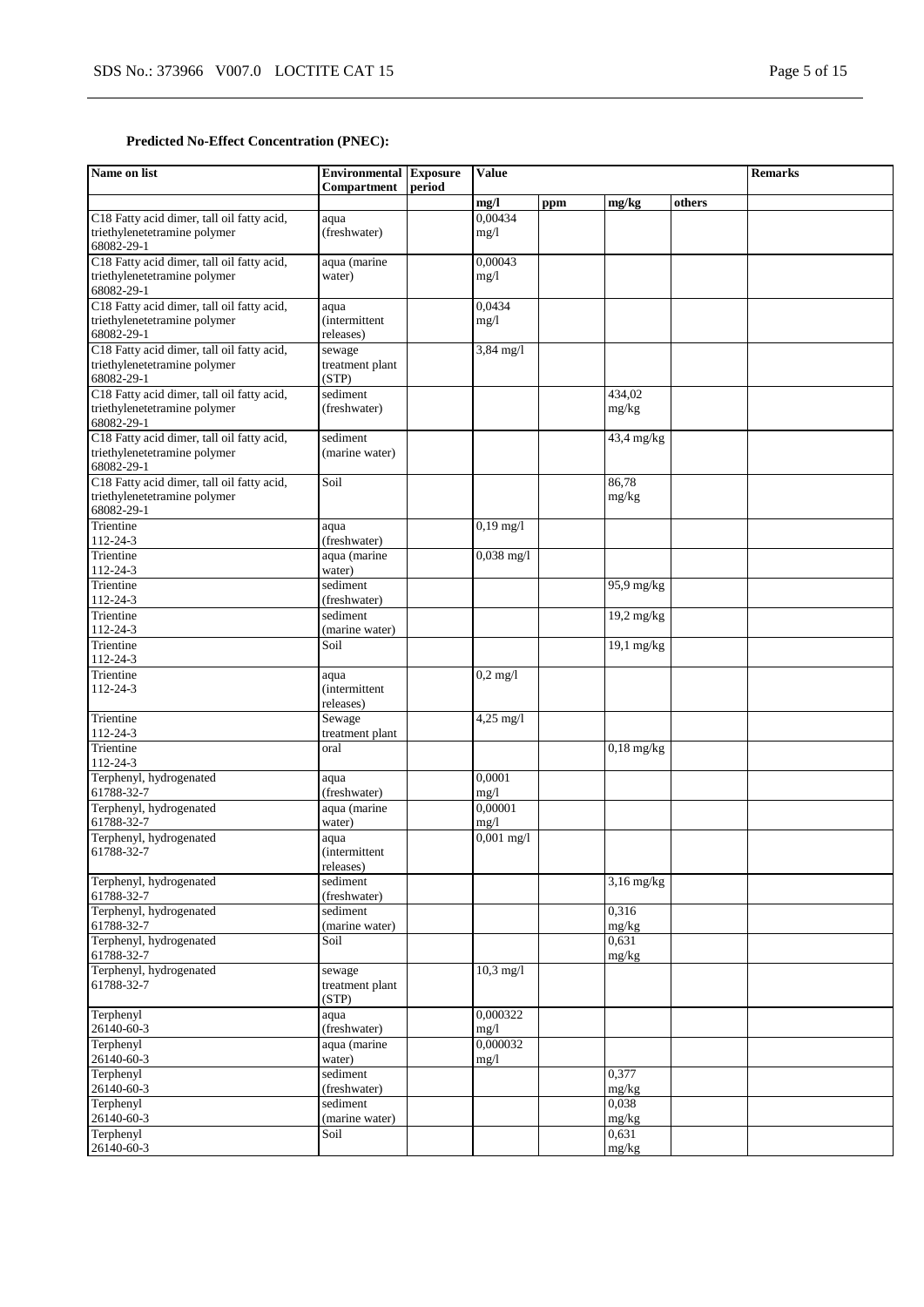# **Derived No-Effect Level (DNEL):**

| Name on list                                                               | <b>Application</b><br>Area | Route of<br><b>Exposure</b> | <b>Health Effect</b>           | <b>Exposure</b><br>Time | <b>Value</b>                     | <b>Remarks</b> |
|----------------------------------------------------------------------------|----------------------------|-----------------------------|--------------------------------|-------------------------|----------------------------------|----------------|
| C18 Fatty acid dimer, tall oil fatty acid,                                 | Workers                    | inhalation                  | Long term                      |                         | $3.9$ mg/m $3$                   |                |
| triethylenetetramine polymer                                               |                            |                             | exposure -                     |                         |                                  |                |
| 68082-29-1                                                                 |                            |                             | systemic effects               |                         |                                  |                |
| C18 Fatty acid dimer, tall oil fatty acid,                                 | Workers                    | dermal                      | Long term                      |                         | $1,1$ mg/kg                      |                |
| triethylenetetramine polymer                                               |                            |                             | exposure -                     |                         |                                  |                |
| 68082-29-1                                                                 |                            |                             | systemic effects               |                         |                                  |                |
| C18 Fatty acid dimer, tall oil fatty acid,<br>triethylenetetramine polymer | General<br>population      | inhalation                  | Long term<br>exposure -        |                         | $0,97$ mg/m3                     |                |
| 68082-29-1                                                                 |                            |                             | systemic effects               |                         |                                  |                |
| C18 Fatty acid dimer, tall oil fatty acid,                                 | General                    | dermal                      | Long term                      |                         | $0,56$ mg/kg                     |                |
| triethylenetetramine polymer                                               | population                 |                             | exposure -                     |                         |                                  |                |
| 68082-29-1                                                                 |                            |                             | systemic effects               |                         |                                  |                |
| C18 Fatty acid dimer, tall oil fatty acid,                                 | General                    | oral                        | Long term                      |                         | $0,56$ mg/kg                     |                |
| triethylenetetramine polymer                                               | population                 |                             | exposure -                     |                         |                                  |                |
| 68082-29-1                                                                 |                            |                             | systemic effects               |                         |                                  |                |
| Trientine<br>112-24-3                                                      | General<br>population      | inhalation                  | Long term<br>exposure -        |                         | $0,29$ mg/m $3$                  |                |
|                                                                            |                            |                             | systemic effects               |                         |                                  |                |
| Trientine                                                                  | General                    | dermal                      | Long term                      |                         | $0,25$ mg/kg                     |                |
| 112-24-3                                                                   | population                 |                             | exposure -                     |                         |                                  |                |
|                                                                            |                            |                             | systemic effects               |                         |                                  |                |
| Trientine                                                                  | Workers                    | dermal                      | Long term                      |                         | $0,028$ mg/cm2                   |                |
| 112-24-3                                                                   |                            |                             | exposure - local               |                         |                                  |                |
|                                                                            |                            |                             | effects                        |                         |                                  |                |
| Trientine                                                                  | Workers                    | dermal                      | Long term                      |                         | $0,57$ mg/kg                     |                |
| 112-24-3                                                                   |                            |                             | exposure -<br>systemic effects |                         |                                  |                |
| Trientine                                                                  | Workers                    | inhalation                  | Acute/short term               |                         | 5380 mg/m3                       |                |
| 112-24-3                                                                   |                            |                             | exposure -                     |                         |                                  |                |
|                                                                            |                            |                             | systemic effects               |                         |                                  |                |
| Trientine                                                                  | General                    | inhalation                  | Acute/short term               |                         | 1600 mg/m3                       |                |
| 112-24-3                                                                   | population                 |                             | exposure -                     |                         |                                  |                |
|                                                                            |                            |                             | systemic effects               |                         |                                  |                |
| Trientine                                                                  | General                    | dermal                      | Acute/short term               |                         | $8 \text{ mg/kg}$                |                |
| 112-24-3                                                                   | population                 |                             | exposure -<br>systemic effects |                         |                                  |                |
| Trientine                                                                  | General                    | dermal                      | Long term                      |                         | $0,43$ mg/cm2                    |                |
| 112-24-3                                                                   | population                 |                             | exposure - local               |                         |                                  |                |
|                                                                            |                            |                             | effects                        |                         |                                  |                |
| Trientine                                                                  | General                    | dermal                      | Acute/short term               |                         | 1 mg/cm2                         |                |
| 112-24-3                                                                   | population                 |                             | exposure - local               |                         |                                  |                |
|                                                                            |                            |                             | effects                        |                         |                                  |                |
| Trientine                                                                  | General                    | oral                        | Long term                      |                         | $0,41$ mg/kg                     |                |
| $112 - 24 - 3$                                                             | population                 |                             | exposure -<br>systemic effects |                         |                                  |                |
| Trientine                                                                  | General                    | oral                        | Acute/short term               |                         | $20 \frac{\text{mg}}{\text{kg}}$ |                |
| 112-24-3                                                                   | population                 |                             | exposure -                     |                         |                                  |                |
|                                                                            |                            |                             | systemic effects               |                         |                                  |                |
| Trientine                                                                  | Workers                    | inhalation                  | Long term                      |                         | $1$ mg/m $3$                     |                |
| 112-24-3                                                                   |                            |                             | exposure -                     |                         |                                  |                |
|                                                                            |                            |                             | systemic effects               |                         |                                  |                |
| Terphenyl, hydrogenated<br>61788-32-7                                      | Workers                    | dermal                      | Long term<br>exposure -        |                         | $46.3$ mg/kg                     |                |
|                                                                            |                            |                             | systemic effects               |                         |                                  |                |
| Terphenyl, hydrogenated                                                    | Workers                    | dermal                      | Long term                      |                         | $0,2$ mg/cm2                     |                |
| 61788-32-7                                                                 |                            |                             | exposure - local               |                         |                                  |                |
|                                                                            |                            |                             | effects                        |                         |                                  |                |
| Terphenyl, hydrogenated                                                    | Workers                    | inhalation                  | Long term                      |                         | 8,38 mg/m3                       |                |
| 61788-32-7                                                                 |                            |                             | exposure -                     |                         |                                  |                |
|                                                                            |                            |                             | systemic effects               |                         |                                  |                |
| Terphenyl, hydrogenated<br>61788-32-7                                      | Workers                    | inhalation                  | Long term<br>exposure - local  |                         | $83,8$ mg/m $3$                  |                |
|                                                                            |                            |                             | effects                        |                         |                                  |                |
| Terphenyl, hydrogenated                                                    | General                    | dermal                      | Long term                      |                         | $27,8$ mg/kg                     |                |
| 61788-32-7                                                                 | population                 |                             | exposure -                     |                         |                                  |                |
|                                                                            |                            |                             | systemic effects               |                         |                                  |                |
| Terphenyl, hydrogenated                                                    | General                    | oral                        | Long term                      |                         | $0,3$ mg/kg                      |                |
| 61788-32-7                                                                 | population                 |                             | exposure -                     |                         |                                  |                |
| Terphenyl, hydrogenated                                                    | General                    | inhalation                  | systemic effects<br>Long term  |                         | $2,5$ mg/m $3$                   |                |
| 61788-32-7                                                                 | population                 |                             | exposure -                     |                         |                                  |                |
|                                                                            |                            |                             |                                |                         |                                  |                |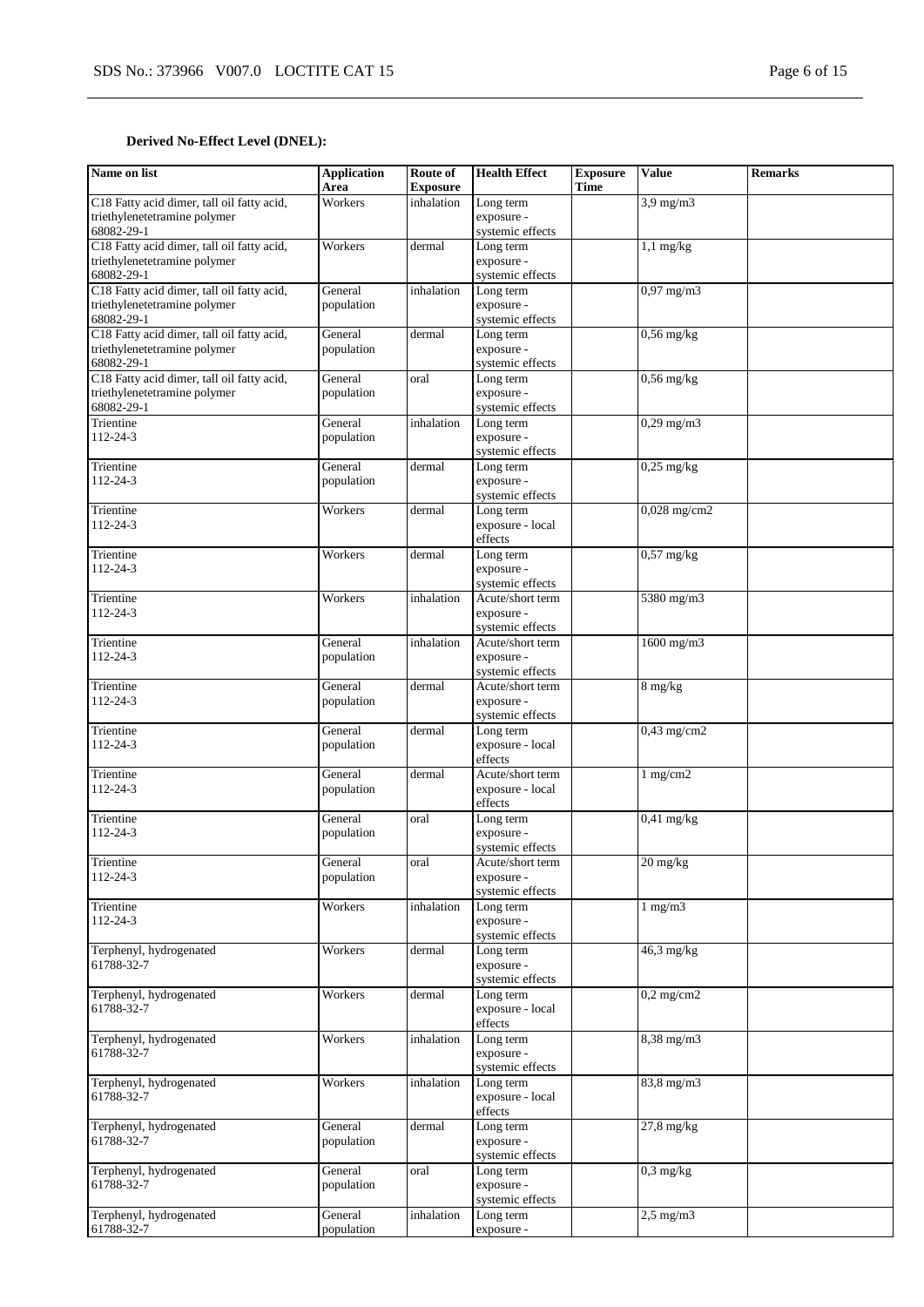|                                       |                       |            | systemic effects                         |                        |  |
|---------------------------------------|-----------------------|------------|------------------------------------------|------------------------|--|
| Terphenyl, hydrogenated<br>61788-32-7 | General<br>population | dermal     | Long term<br>exposure - local<br>effects | $0,123 \text{ mg/cm2}$ |  |
| Terphenyl, hydrogenated<br>61788-32-7 | General<br>population | inhalation | Long term<br>exposure - local<br>effects | $25 \text{ mg/m}$      |  |

**Biological Exposure Indices:**

None

#### **8.2. Exposure controls:**

Engineering controls: Ensure good ventilation/extraction.

Respiratory protection: Ensure adequate ventilation. An approved mask or respirator fitted with an organic vapour cartridge should be worn if the product is used in a poorly ventilated area Filter type: A (EN 14387)

Hand protection:

Chemical-resistant protective gloves (EN 374).

Suitable materials for short-term contact or splashes (recommended: at least protection index 2, corresponding to > 30 minutes permeation time as per EN 374):

nitrile rubber (NBR; >= 0.4 mm thickness)

Suitable materials for longer, direct contact (recommended: protection index 6, corresponding to > 480 minutes permeation time as per EN 374):

nitrile rubber (NBR;  $\geq$  0.4 mm thickness)

This information is based on literature references and on information provided by glove manufacturers, or is derived by analogy with similar substances. Please note that in practice the working life of chemical-resistant protective gloves may be considerably shorter than the permeation time determined in accordance with EN 374 as a result of the many influencing factors (e.g. temperature). If signs of wear and tear are noticed then the gloves should be replaced.

Eye protection: Safety glasses with sideshields or chemical safety goggles should be worn if there is a risk of splashing. Protective eye equipment should conform to EN166.

Skin protection: Wear suitable protective clothing. Protective clothing should conform to EN 14605 for liquid splashes or to EN 13982 for dusts.

Advices to personal protection equipment:

The information provided on personal protective equipment is for guidance purposes only. A full risk assessment should be conducted prior to using this product to determine the appropriate personal protective equipment to suit local conditions. Personal protective equipment should conform to the relevant EN standard.

### **SECTION 9: Physical and chemical properties**

|  | 9.1. Information on basic physical and chemical properties |  |  |  |  |  |
|--|------------------------------------------------------------|--|--|--|--|--|
|--|------------------------------------------------------------|--|--|--|--|--|

| Appearance      | liquid                             |
|-----------------|------------------------------------|
|                 | liquid                             |
|                 | black                              |
| Odor            | Amine                              |
| Odour threshold | No data available / Not applicable |
|                 |                                    |
| pH              | No data available / Not applicable |

Melting point No data available / Not applicable Solidification temperature No data available / Not applicable Initial boiling point  $\blacksquare$  No data available / Not applicable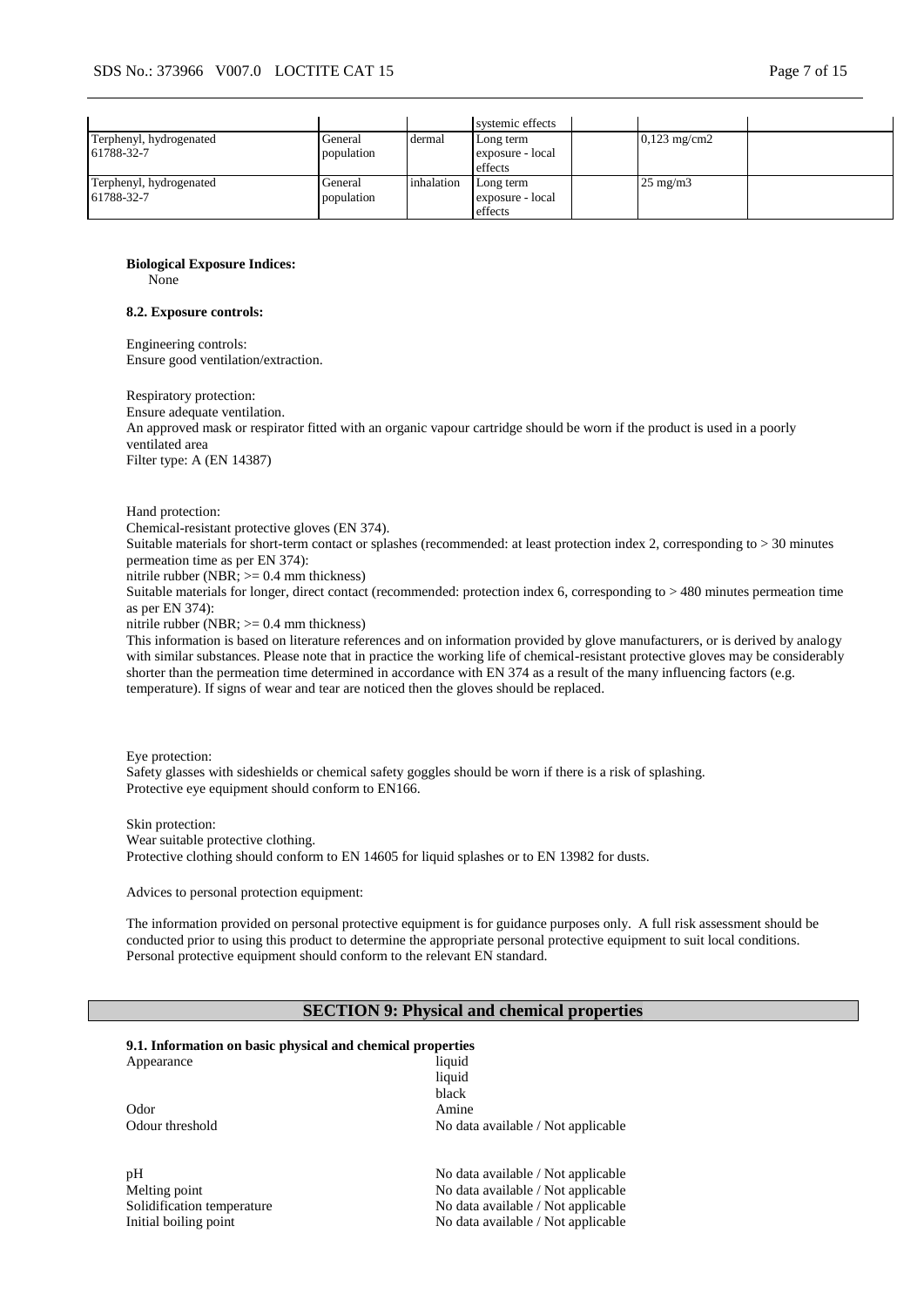| Flash point                            | > 157 °C (> 314.6 °F)              |
|----------------------------------------|------------------------------------|
| Evaporation rate                       | No data available / Not applicable |
| Flammability                           | No data available / Not applicable |
| <b>Explosive limits</b>                | No data available / Not applicable |
| Vapour pressure                        | No data available / Not applicable |
| Relative vapour density:               | No data available / Not applicable |
| Density                                | $0.98$ g/cm3                       |
| $\left( \right)$                       |                                    |
| <b>Bulk density</b>                    | No data available / Not applicable |
| Solubility                             | No data available / Not applicable |
| Solubility (qualitative)               | Soluble                            |
| (Solvent: Water)                       |                                    |
| Partition coefficient: n-octanol/water | No data available / Not applicable |
| Auto-ignition temperature              | No data available / Not applicable |
| Decomposition temperature              | No data available / Not applicable |
| Viscosity                              | No data available / Not applicable |
| Viscosity (kinematic)                  | No data available / Not applicable |
| Explosive properties                   | No data available / Not applicable |
| Oxidising properties                   | No data available / Not applicable |

#### **9.2. Other information**

No data available / Not applicable

#### **SECTION 10: Stability and reactivity**

**10.1. Reactivity** Oxidizers. Acids.

**10.2. Chemical stability** Stable under recommended storage conditions.

# **10.3. Possibility of hazardous reactions**

See section reactivity

#### **10.4. Conditions to avoid** No decomposition if stored and applied as directed.

**10.5. Incompatible materials** See section reactivity.

#### **10.6. Hazardous decomposition products**

Hydrocarbons carbon oxides. nitrogen oxides

### **SECTION 11: Toxicological information**

#### **11.1. Information on toxicological effects**

**Acute oral toxicity:**

The mixture is classified based on calculation method referring to the classified substances present in the mixture.

| <b>Hazardous substances</b>            | Value | Value           | <b>Species</b> | <b>Method</b>                                   |
|----------------------------------------|-------|-----------------|----------------|-------------------------------------------------|
| CAS-No.                                | type  |                 |                |                                                 |
| C <sub>18</sub> Fatty acid dimer, tall | LD50  | $>$ 2.000 mg/kg | rat            | OECD Guideline 423 (Acute Oral toxicity)        |
| oil fatty acid,                        |       |                 |                |                                                 |
| triethylenetetramine                   |       |                 |                |                                                 |
| polymer                                |       |                 |                |                                                 |
| 68082-29-1                             |       |                 |                |                                                 |
| Triethylenetetramine                   | LD50  | $1.591$ mg/kg   | rat            | <b>OECD</b> Guideline 401 (Acute Oral Toxicity) |
| $112 - 24 - 3$                         |       |                 |                |                                                 |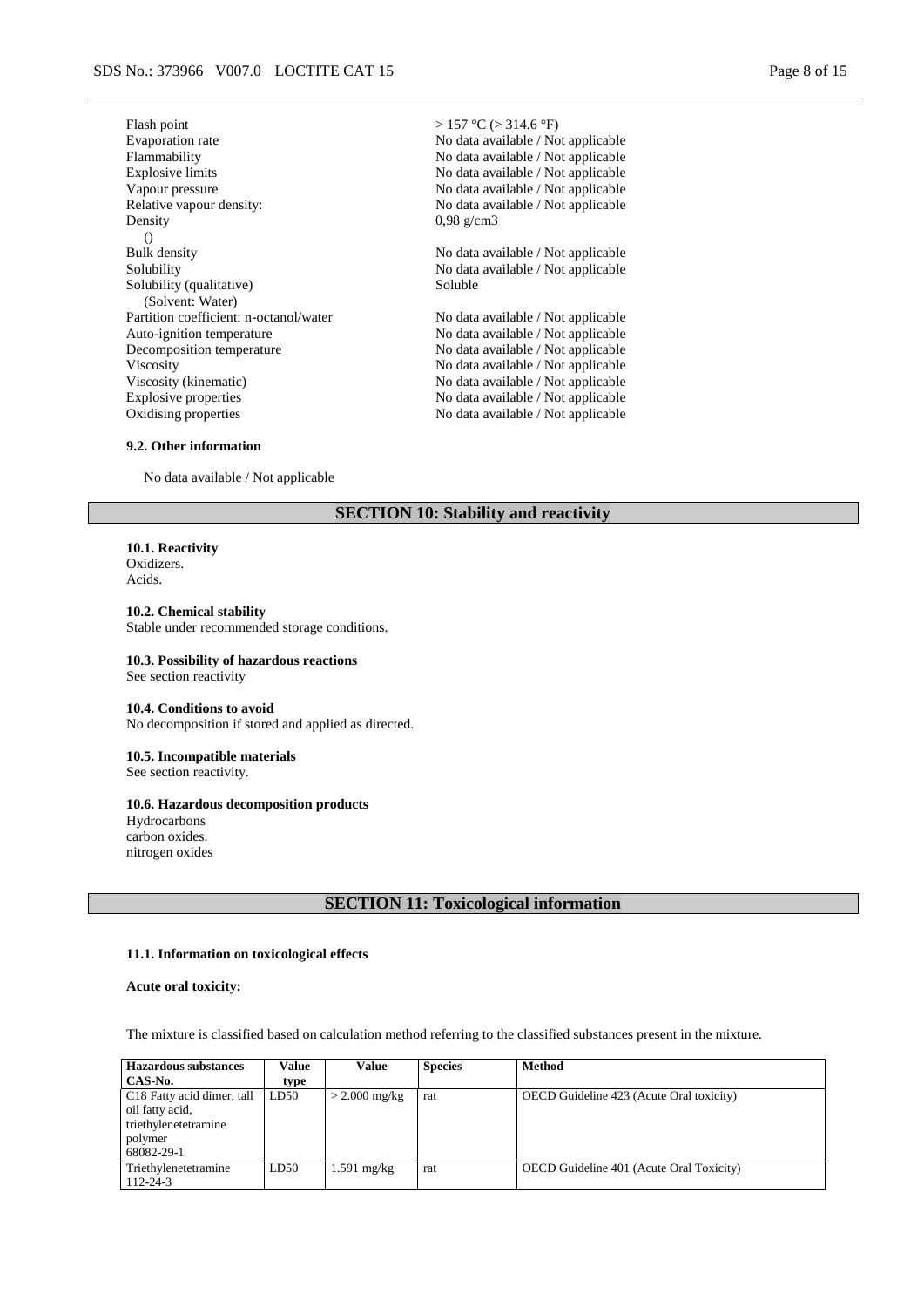#### **Acute dermal toxicity:**

The mixture is classified based on calculation method referring to the classified substances present in the mixture.

| <b>Hazardous substances</b><br>CAS-No.                                                                     | Value<br>type | Value           | <b>Species</b> | <b>Method</b>                                     |
|------------------------------------------------------------------------------------------------------------|---------------|-----------------|----------------|---------------------------------------------------|
| C <sub>18</sub> Fatty acid dimer, tall<br>oil fatty acid,<br>triethylenetetramine<br>polymer<br>68082-29-1 | LD50          | $>$ 2.000 mg/kg | rat            | <b>OECD</b> Guideline 402 (Acute Dermal Toxicity) |
| Triethylenetetramine<br>112-24-3                                                                           | LD50          | 1.465 mg/kg     | rabbit         | <b>OECD</b> Guideline 402 (Acute Dermal Toxicity) |

### **Acute inhalative toxicity:**

No data available.

#### **Skin corrosion/irritation:**

The mixture is classified based on calculation method referring to the classified substances present in the mixture.

| <b>Hazardous substances</b> | <b>Result</b> | <b>Exposure</b> | <b>Species</b> | <b>Method</b>                                            |
|-----------------------------|---------------|-----------------|----------------|----------------------------------------------------------|
| CAS-No.                     |               | time            |                |                                                          |
| C18 Fatty acid dimer, tall  | irritating    |                 | In vitro       | OECD Guideline 439 (In Vitro Skin Irritation:            |
| oil fatty acid,             |               |                 |                | Reconstructed Human Epidermis (RHE) Test Method)         |
| triethylenetetramine        |               |                 |                |                                                          |
| polymer                     |               |                 |                |                                                          |
| 68082-29-1                  |               |                 |                |                                                          |
| Triethylenetetramine        | corrosive     |                 | rabbit         | OECD Guideline 404 (Acute Dermal Irritation / Corrosion) |
| $112 - 24 - 3$              |               |                 |                |                                                          |

### **Serious eye damage/irritation:**

The mixture is classified based on calculation method referring to the classified substances present in the mixture.

| Hazardous substances                                                                         | <b>Result</b>                                                 | <b>Exposure</b> | <b>Species</b> | <b>Method</b>                                         |
|----------------------------------------------------------------------------------------------|---------------------------------------------------------------|-----------------|----------------|-------------------------------------------------------|
| CAS-No.                                                                                      |                                                               | time            |                |                                                       |
| C <sub>18</sub> Fatty acid dimer, tall<br>oil fatty acid,<br>triethylenetetramine<br>polymer | Category 1<br><i>(irreversible)</i><br>effects on the<br>eye) |                 | rabbit         | OECD Guideline 405 (Acute Eye Irritation / Corrosion) |
| 68082-29-1                                                                                   |                                                               |                 |                |                                                       |

#### **Respiratory or skin sensitization:**

The mixture is classified based on threshold limits referring to the classified substances present in the mixture.

| <b>Hazardous substances</b>            | <b>Result</b> | <b>Test type</b>      | <b>Species</b> | <b>Method</b>                                  |
|----------------------------------------|---------------|-----------------------|----------------|------------------------------------------------|
| CAS-No.                                |               |                       |                |                                                |
| C <sub>18</sub> Fatty acid dimer, tall | sensitising   | Mouse local lymphnode | mouse          | OECD Guideline 429 (Skin Sensitisation:        |
| oil fatty acid.                        |               | assay (LLNA)          |                | Local Lymph Node Assay)                        |
| triethylenetetramine                   |               |                       |                |                                                |
| polymer                                |               |                       |                |                                                |
| 68082-29-1                             |               |                       |                |                                                |
| Triethylenetetramine                   | sensitising   | <b>Buehler</b> test   | guinea pig     | <b>OECD</b> Guideline 406 (Skin Sensitisation) |
| $112 - 24 - 3$                         |               |                       |                |                                                |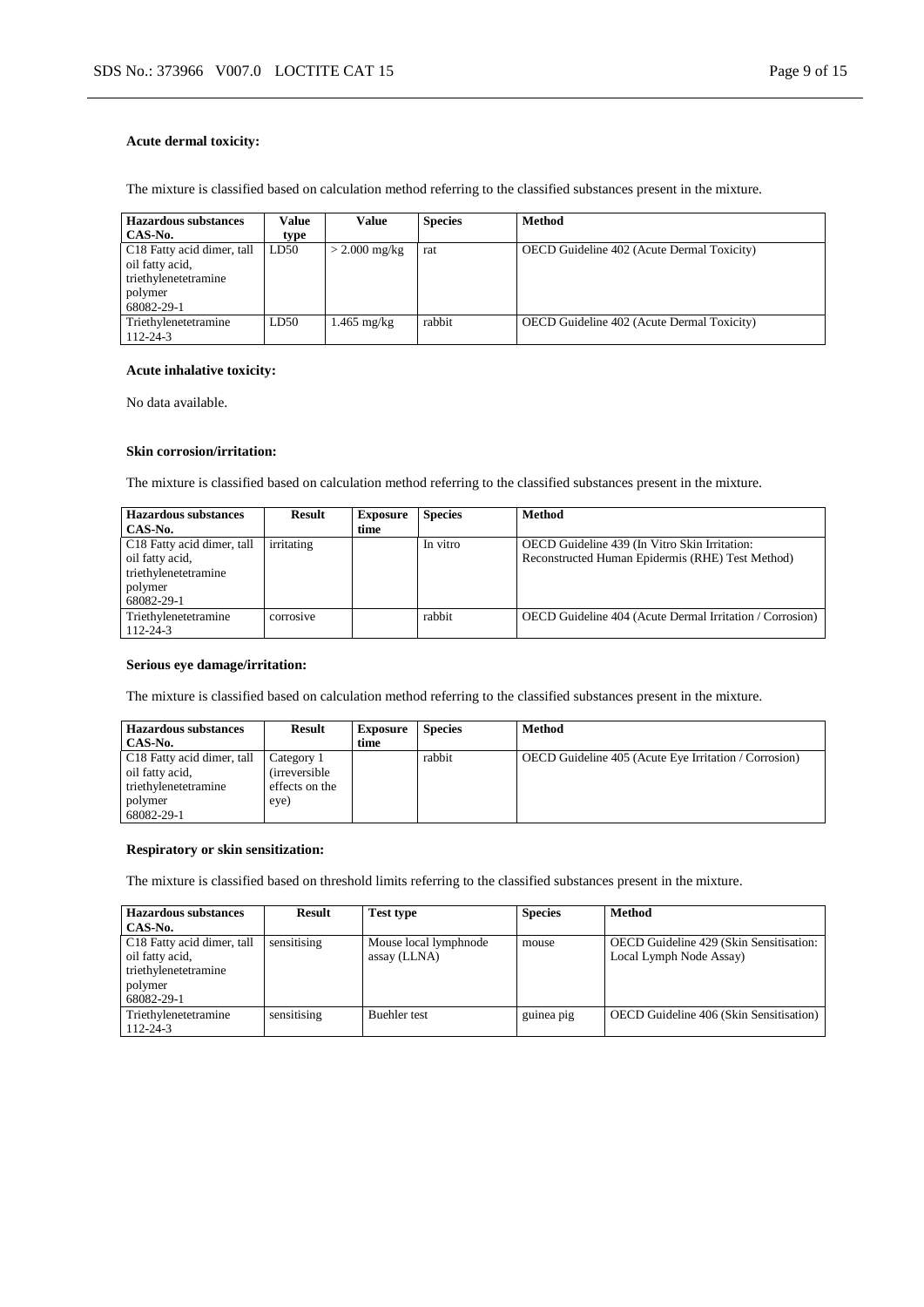### **Germ cell mutagenicity:**

The mixture is classified based on threshold limits referring to the classified substances present in the mixture.

| Hazardous substances<br>CAS-No.                                                                | Result   | Type of study /<br>Route of<br>administration                                                     | <b>Metabolic</b><br>activation /<br><b>Exposure time</b> | <b>Species</b> | <b>Method</b>                                                                                                                     |
|------------------------------------------------------------------------------------------------|----------|---------------------------------------------------------------------------------------------------|----------------------------------------------------------|----------------|-----------------------------------------------------------------------------------------------------------------------------------|
| C18 Fatty acid dimer, tall<br>oil fatty acid,<br>triethylenetetramine<br>polymer<br>68082-29-1 | negative | bacterial reverse<br>mutation assay (e.g.<br>Ames test)                                           | with and without                                         |                | <b>OECD</b> Guideline 471<br>(Bacterial Reverse Mutation)<br>Assay)                                                               |
| C18 Fatty acid dimer, tall<br>oil fatty acid,<br>triethylenetetramine<br>polymer<br>68082-29-1 | negative | mammalian cell<br>gene mutation assay                                                             | with and without                                         |                | OECD Guideline 476 (In vitro<br>Mammalian Cell Gene<br><b>Mutation Test</b> )                                                     |
| Triethylenetetramine<br>$112 - 24 - 3$                                                         | positive | bacterial reverse<br>mutation assay (e.g.<br>Ames test)                                           | with and without                                         |                | <b>OECD</b> Guideline 471<br>(Bacterial Reverse Mutation)<br>Assay)                                                               |
| Triethylenetetramine<br>$112 - 24 - 3$                                                         | negative | DNA damage and<br>repair assay,<br>unscheduled DNA<br>synthesis in<br>mammalian cells in<br>vitro | with and without                                         |                | OECD Guideline 482 (Genetic<br>Toxicology: DNA Damage<br>and Repair, Unscheduled<br>DNA Synthesis in Mammalian<br>Cells In Vitro) |

#### **Carcinogenicity**

No data available.

### **Reproductive toxicity:**

No data available.

### **STOT-single exposure:**

No data available.

# **STOT-repeated exposure::**

The mixture is classified based on threshold limits referring to the classified substances present in the mixture.

| Hazardous substances<br>CAS-No.        | <b>Result / Value</b>    | Route of<br>application | <b>Exposure time</b> /<br><b>Frequency of</b><br>treatment | <b>Species</b> | <b>Method</b>                                                                    |
|----------------------------------------|--------------------------|-------------------------|------------------------------------------------------------|----------------|----------------------------------------------------------------------------------|
| Triethylenetetramine<br>$112 - 24 - 3$ | LOAEL $50 \text{ mg/kg}$ | oral: gavage            | 26 w<br>daily                                              | rat            | <b>OECD</b> Guideline 408<br>(Repeated Dose 90-Day)<br>Oral Toxicity in Rodents) |
| Triethylenetetramine<br>$112 - 24 - 3$ | NOAEL $50 \text{ mg/kg}$ | oral: gavage            | 26 w<br>daily                                              | rat            | <b>OECD</b> Guideline 408<br>(Repeated Dose 90-Day)<br>Oral Toxicity in Rodents) |

#### **Aspiration hazard:**

No data available.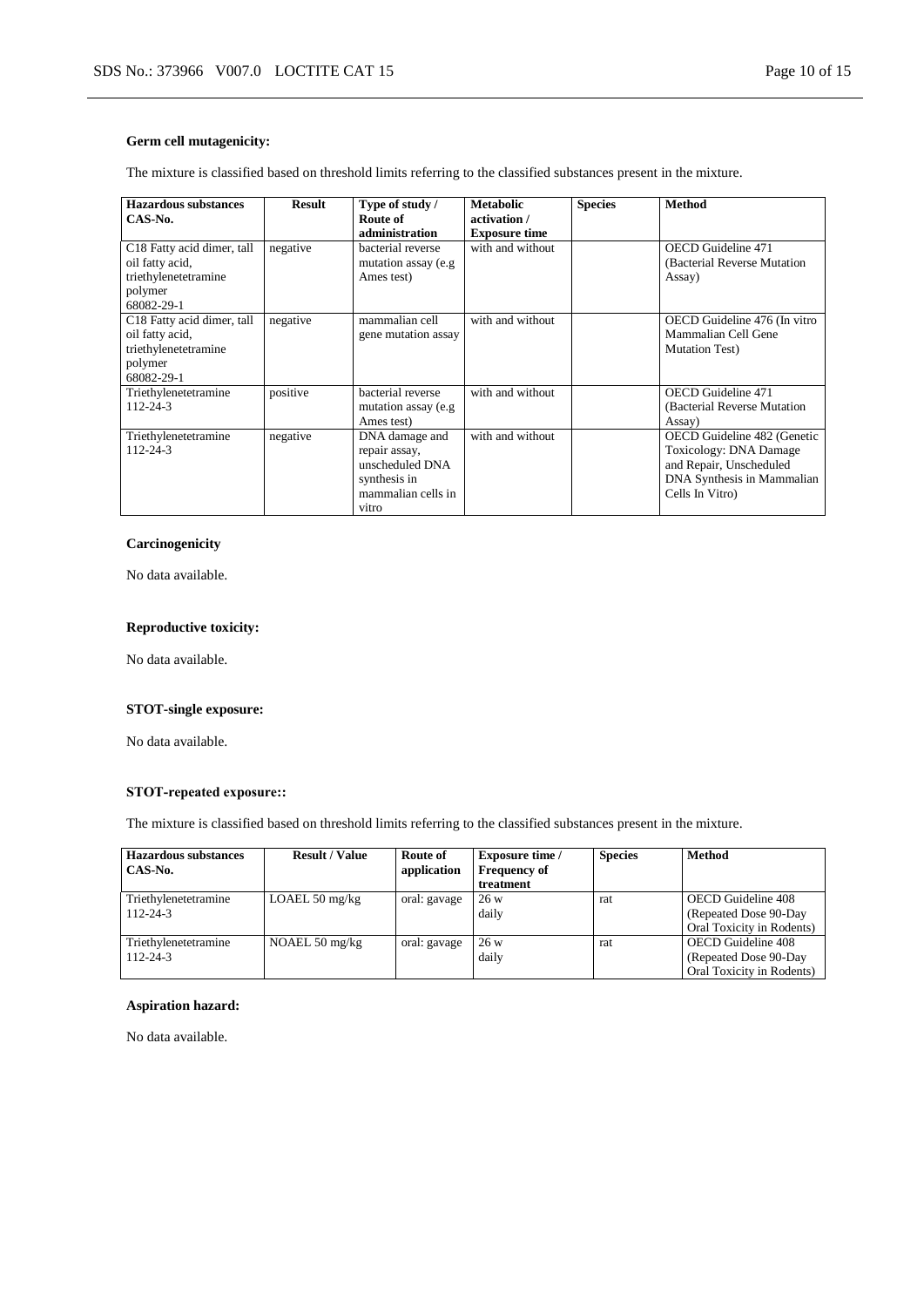### **SECTION 12: Ecological information**

### **General ecological information:**

Do not empty into drains / surface water / ground water.

#### **12.1. Toxicity**

### **Toxicity (Fish):**

The mixture is classified based on calculation method referring to the classified substances present in the mixture.

| <b>Hazardous substances</b>      | Value  | Value                | <b>Exposure time Species</b> |                     | <b>Method</b>                   |
|----------------------------------|--------|----------------------|------------------------------|---------------------|---------------------------------|
| CAS-No.                          | type   |                      |                              |                     |                                 |
| C18 Fatty acid dimer, tall oil   | LC50   | $7.07 \text{ mg}/1$  | 96 h                         | Danio rerio         | OECD Guideline 203 (Fish,       |
| fatty acid, triethylenetetramine |        |                      |                              |                     | <b>Acute Toxicity Test)</b>     |
| polymer                          |        |                      |                              |                     |                                 |
| 68082-29-1                       |        |                      |                              |                     |                                 |
| Triethylenetetramine             | LC50   | 570 mg/l             | 96 h                         | Poecilia reticulata | OECD Guideline 203 (Fish,       |
| 112-24-3                         |        |                      |                              |                     | <b>Acute Toxicity Test)</b>     |
| Terphenyl                        | LC50   |                      | 96 h                         | Oncorhynchus mykiss | EPA-660 (Methods for            |
| 26140-60-3                       |        |                      |                              |                     | Acute Toxicity Tests with       |
|                                  |        |                      |                              |                     | Fish, Macroinvertebrates        |
|                                  |        |                      |                              |                     | and Amphibians)                 |
| Terphenyl                        | other: | $0.037 - 0.064$ mg/l | 34 d                         | Pimephales promelas | OECD Guideline 210 (fish        |
| 26140-60-3                       |        |                      |                              |                     | early lite stage toxicity test) |

#### **Toxicity (Daphnia):**

The mixture is classified based on calculation method referring to the classified substances present in the mixture.

| <b>Hazardous substances</b>                                                                 | Value | Value                | <b>Exposure time Species</b> |               | <b>Method</b>                                                           |
|---------------------------------------------------------------------------------------------|-------|----------------------|------------------------------|---------------|-------------------------------------------------------------------------|
| CAS-No.                                                                                     | type  |                      |                              |               |                                                                         |
| C18 Fatty acid dimer, tall oil<br>fatty acid, triethylenetetramine<br>polymer<br>68082-29-1 | EC50  | $7.07 \text{ mg}/1$  | 48 h                         | Daphnia magna | OECD Guideline 202<br>(Daphnia sp. Acute)<br>Immobilisation Test)       |
| Triethylenetetramine<br>$112 - 24 - 3$                                                      | EC50  | $31 \text{ mg}/1$    | 48 h                         | Daphnia magna | <b>OECD</b> Guideline 202<br>(Daphnia sp. Acute<br>Immobilisation Test) |
| Terphenyl<br>26140-60-3                                                                     | EC50  | $0.022 \text{ mg}/1$ | 48 h                         | Daphnia magna | other guideline:                                                        |

#### **Chronic toxicity to aquatic invertebrates**

The mixture is classified based on calculation method referring to the classified substances present in the mixture.

| <b>Hazardous substances</b><br>CAS-No. | Value<br>tvpe | <b>Value</b>         | <b>Exposure time Species</b> |               | Method           |
|----------------------------------------|---------------|----------------------|------------------------------|---------------|------------------|
| Terphenyl                              | other:        | $0,005 \text{ mg/l}$ | 21 d                         | Daphnia magna | other guideline: |
| 26140-60-3                             |               |                      |                              |               |                  |

**Toxicity (Algae):**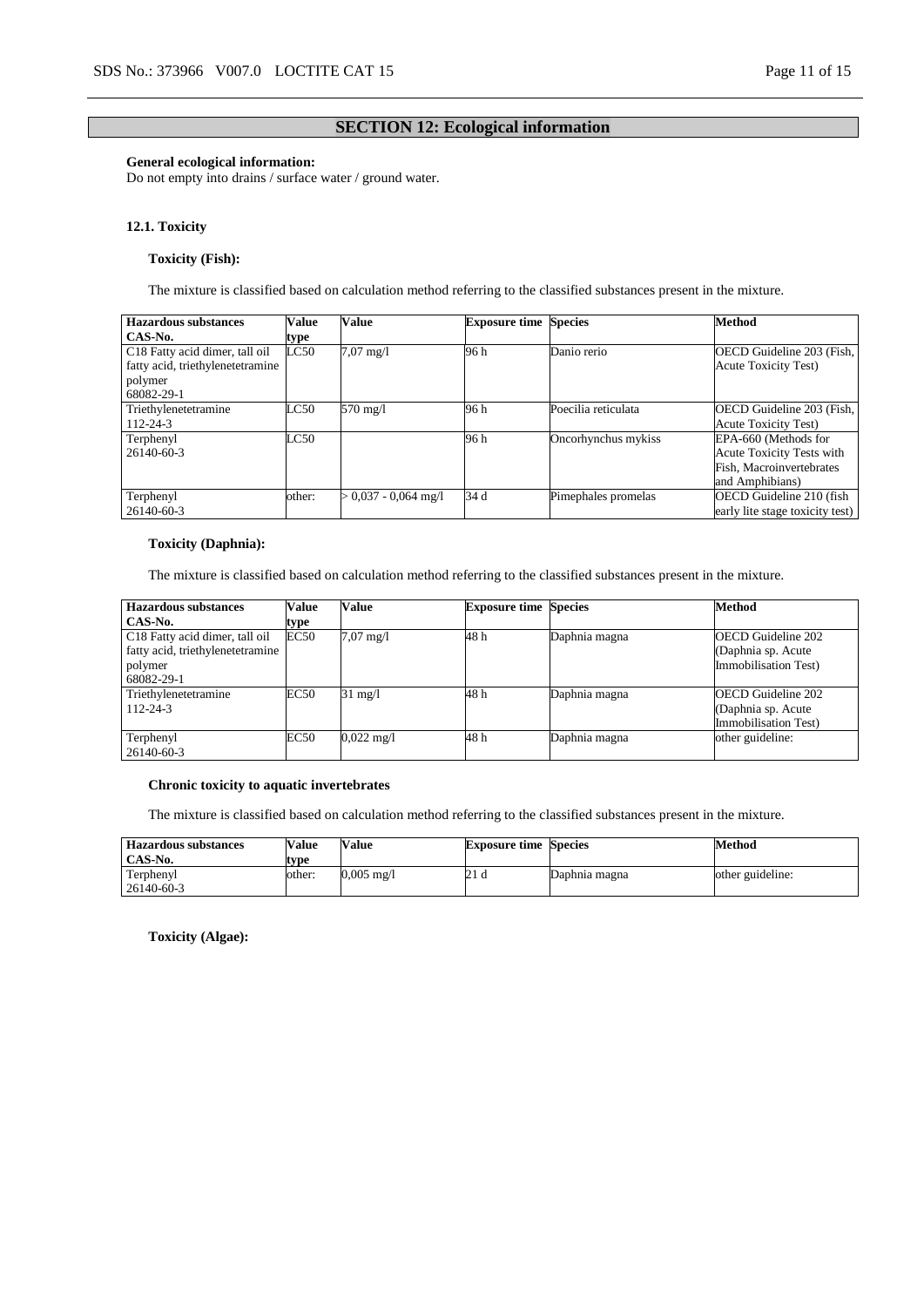The mixture is classified based on calculation method referring to the classified substances present in the mixture.

| <b>Hazardous substances</b>                 | Value       | Value                | <b>Exposure time</b> | <b>Species</b>                                            | Method                    |
|---------------------------------------------|-------------|----------------------|----------------------|-----------------------------------------------------------|---------------------------|
| CAS-No.                                     | type        |                      |                      |                                                           |                           |
| $\overline{C18}$ Fatty acid dimer, tall oil | EC50        | $4,34 \text{ mg}/1$  | 72 h                 | Pseudokirchneriella subcapitata                           | OECD Guideline 201 (Alga, |
| fatty acid, triethylenetetramine            |             |                      |                      |                                                           | Growth Inhibition Test)   |
| polymer                                     |             |                      |                      |                                                           |                           |
| 68082-29-1                                  |             |                      |                      |                                                           |                           |
| C18 Fatty acid dimer, tall oil              | NOEC        | $0.5 \text{ mg}/1$   | 72 h                 | Pseudokirchneriella subcapitata                           | OECD Guideline 201 (Alga, |
| fatty acid, triethylenetetramine            |             |                      |                      |                                                           | Growth Inhibition Test)   |
| polymer                                     |             |                      |                      |                                                           |                           |
| 68082-29-1                                  |             |                      |                      |                                                           |                           |
| Triethylenetetramine                        | EC10        | $< 2.5$ mg/l         | 72 h                 | Selenastrum capricornutum                                 | OECD Guideline 201 (Alga, |
| $112 - 24 - 3$                              |             |                      |                      | (new name: Pseudokirchneriella Growth Inhibition Test)    |                           |
|                                             |             |                      |                      | subcapitata)                                              |                           |
| Triethylenetetramine                        | <b>EC50</b> | 20 mg/l              | 72 h                 | Selenastrum capricornutum                                 | OECD Guideline 201 (Alga, |
| $112 - 24 - 3$                              |             |                      |                      | (new name: Pseudokirchneriella Growth Inhibition Test)    |                           |
|                                             |             |                      |                      | subcapitata)                                              |                           |
| Terphenyl                                   | <b>EC50</b> | $0,102 \text{ mg}/1$ | 72 h                 | Pseudokirchneriella subcapitata                           | OECD Guideline 201 (Alga, |
| 26140-60-3                                  |             |                      |                      |                                                           | Growth Inhibition Test)   |
| Terphenyl                                   | NOEC        | 0,00322 mg/l         | 72 h                 | Pseudokirchneriella subcapitata OECD Guideline 201 (Alga, |                           |
| 26140-60-3                                  |             |                      |                      |                                                           | Growth Inhibition Test)   |

### **Toxicity to microorganisms**

The mixture is classified based on calculation method referring to the classified substances present in the mixture.

| <b>Hazardous substances</b>      | Value | Value              | <b>Exposure time Species</b> |                                                  | Method                              |
|----------------------------------|-------|--------------------|------------------------------|--------------------------------------------------|-------------------------------------|
| CAS-No.                          | type  |                    |                              |                                                  |                                     |
| C18 Fatty acid dimer, tall oil   | EC10  | $130 \text{ mg}/1$ | 3 h                          | activated sludge of a                            | <b>OECD</b> Guideline 209           |
| fatty acid, triethylenetetramine |       |                    |                              | predominantly domestic sewage (Activated Sludge, |                                     |
| polymer                          |       |                    |                              |                                                  | <b>Respiration Inhibition Test)</b> |
| 68082-29-1                       |       |                    |                              |                                                  |                                     |
| Triethylenetetramine             | EC0   | $137 \text{ mg}/1$ | $30 \text{ min}$             | Pseudomonas putida                               | DIN 38412, part 27                  |
| $112 - 24 - 3$                   |       |                    |                              |                                                  | (Bacterial oxygen                   |
|                                  |       |                    |                              |                                                  | consumption test)                   |

### **12.2. Persistence and degradability**

The product is not biodegradable.

| Hazardous substances<br>CAS-No.                                                             | <b>Result</b>                   | <b>Test type</b> | <b>Degradability</b> | <b>Exposure</b><br>time | <b>Method</b>                                                                   |
|---------------------------------------------------------------------------------------------|---------------------------------|------------------|----------------------|-------------------------|---------------------------------------------------------------------------------|
| C18 Fatty acid dimer, tall oil<br>fatty acid, triethylenetetramine<br>polymer<br>68082-29-1 | not readily biodegradable.      | no data          | $0 - 60 %$           | 28 d                    | OECD Guideline 301 D (Ready<br>Biodegradability: Closed Bottle<br>Test)         |
| Triethylenetetramine<br>$112 - 24 - 3$                                                      | not inherently<br>biodegradable | aerobic          | $0\%$                | 28d                     | OECD Guideline 302 B (Inherent<br>biodegradability: Zahn-<br>Wellens/EMPA Test) |
| Triethylenetetramine<br>$112 - 24 - 3$                                                      | not readily biodegradable.      | aerobic          | 0%                   | 162d                    | OECD Guideline 301 D (Ready<br>Biodegradability: Closed Bottle<br>Test)         |
| Terphenyl<br>26140-60-3                                                                     | not readily biodegradable.      | aerobic          | 3.9%                 | 14d                     | OECD Guideline 301 C (Ready<br>Biodegradability: Modified MITI<br>Test (I))     |

### **12.3. Bioaccumulative potential**

No data available.

| <b>Hazardous substances</b><br>CAS-No. | <b>Bioconcentratio</b><br>n factor (BCF) | <b>Exposure time   Temperature</b> | <b>Species</b>  | <b>Method</b>    |
|----------------------------------------|------------------------------------------|------------------------------------|-----------------|------------------|
| Terphenyl<br>26140-60-3                | $>15 - 129$                              | 56 d                               | Cyprinus carpio | other guideline: |

### **12.4. Mobility in soil**

Cured adhesives are immobile.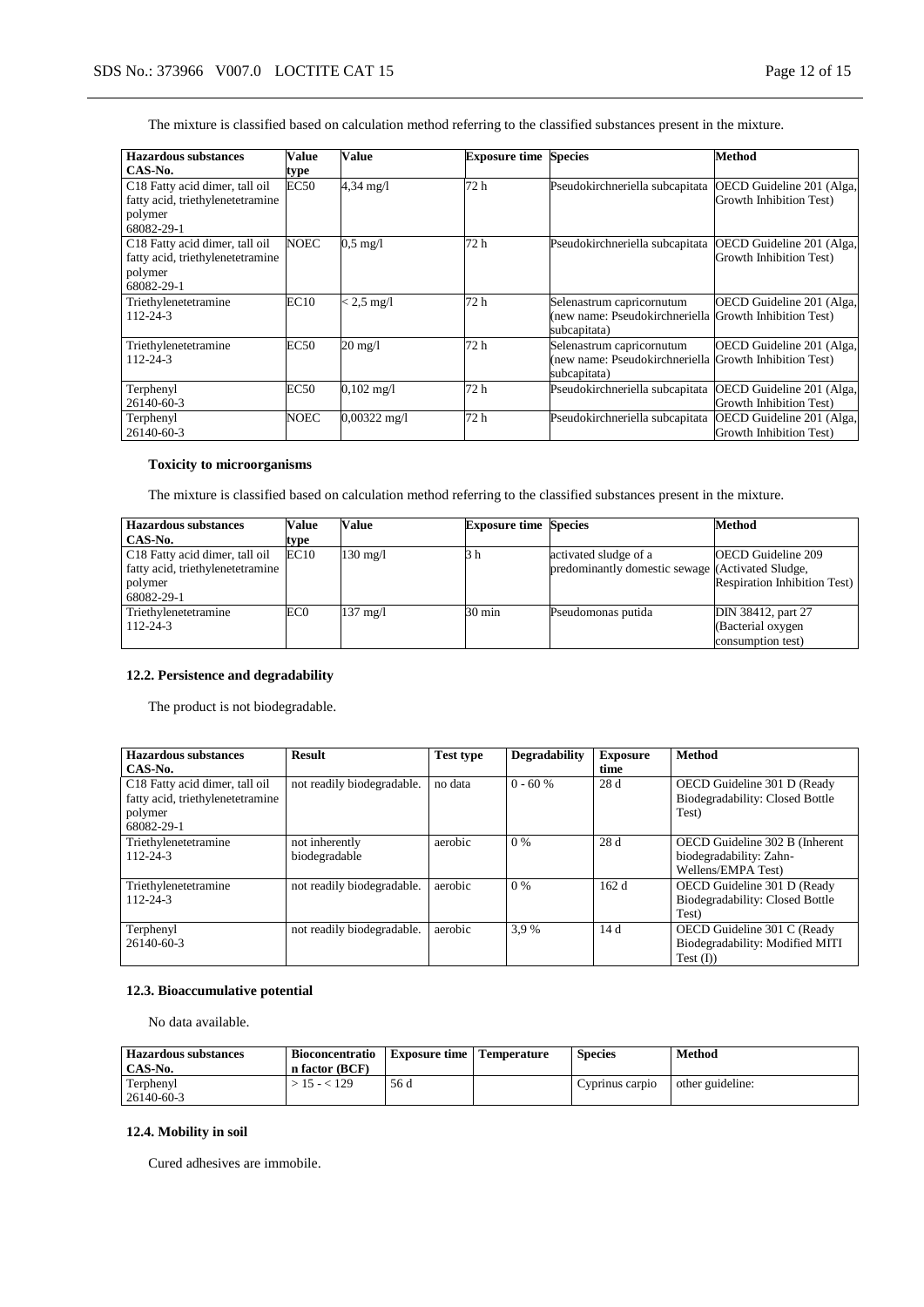| <b>Hazardous substances</b>      | LogPow  | <b>Temperature</b> | <b>Method</b>                                                        |
|----------------------------------|---------|--------------------|----------------------------------------------------------------------|
| CAS-No.                          |         |                    |                                                                      |
| C18 Fatty acid dimer, tall oil   | 10.34   |                    | <b>QSAR</b> (Quantitative Structure Activity Relationship)           |
| fatty acid, triethylenetetramine |         |                    |                                                                      |
| polymer                          |         |                    |                                                                      |
| 68082-29-1                       |         |                    |                                                                      |
| Triethylenetetramine             | $-2.65$ |                    | OECD Guideline 107 (Partition Coefficient (n-octanol / water), Shake |
| $112 - 24 - 3$                   |         |                    | Flask Method)                                                        |
| Terphenyl                        | 5.86    | $22^{\circ}C$      | <b>OSAR</b> (Quantitative Structure Activity Relationship)           |
| 26140-60-3                       |         |                    |                                                                      |

#### **12.5. Results of PBT and vPvB assessment**

| <b>Hazardous substances</b><br>CAS-No.     | PBT / vPvB                                                                           |
|--------------------------------------------|--------------------------------------------------------------------------------------|
|                                            |                                                                                      |
| C18 Fatty acid dimer, tall oil fatty acid, | Not fulfilling Persistent, Bioaccumulative and Toxic (PBT), very Persistent and very |
| triethylenetetramine polymer               | Bioaccumulative (vPvB) criteria.                                                     |
| 68082-29-1                                 |                                                                                      |
| Triethylenetetramine                       | Not fulfilling Persistent, Bioaccumulative and Toxic (PBT), very Persistent and very |
| $112 - 24 - 3$                             | Bioaccumulative (vPvB) criteria.                                                     |

# **12.6. Other adverse effects**

No data available.

# **SECTION 13: Disposal considerations**

#### **13.1. Waste treatment methods**

Product disposal:

Do not empty into drains / surface water / ground water. Dispose of in accordance with local and national regulations.

Disposal of uncleaned packages:

After use, tubes, cartons and bottles containing residual product should be disposed of as chemically contaminated waste in an authorised legal land fill site or incinerated.

Waste code

08 04 09 waste adhesives and sealants containing organic solvents and other dangerous substances

The valid EWC waste code numbers are source-related. The manufacturer is therefore unable to specify EWC waste codes for the articles or products used in the various sectors. The EWC codes listed are intended as a recommendation for users. We will be happy to advise you.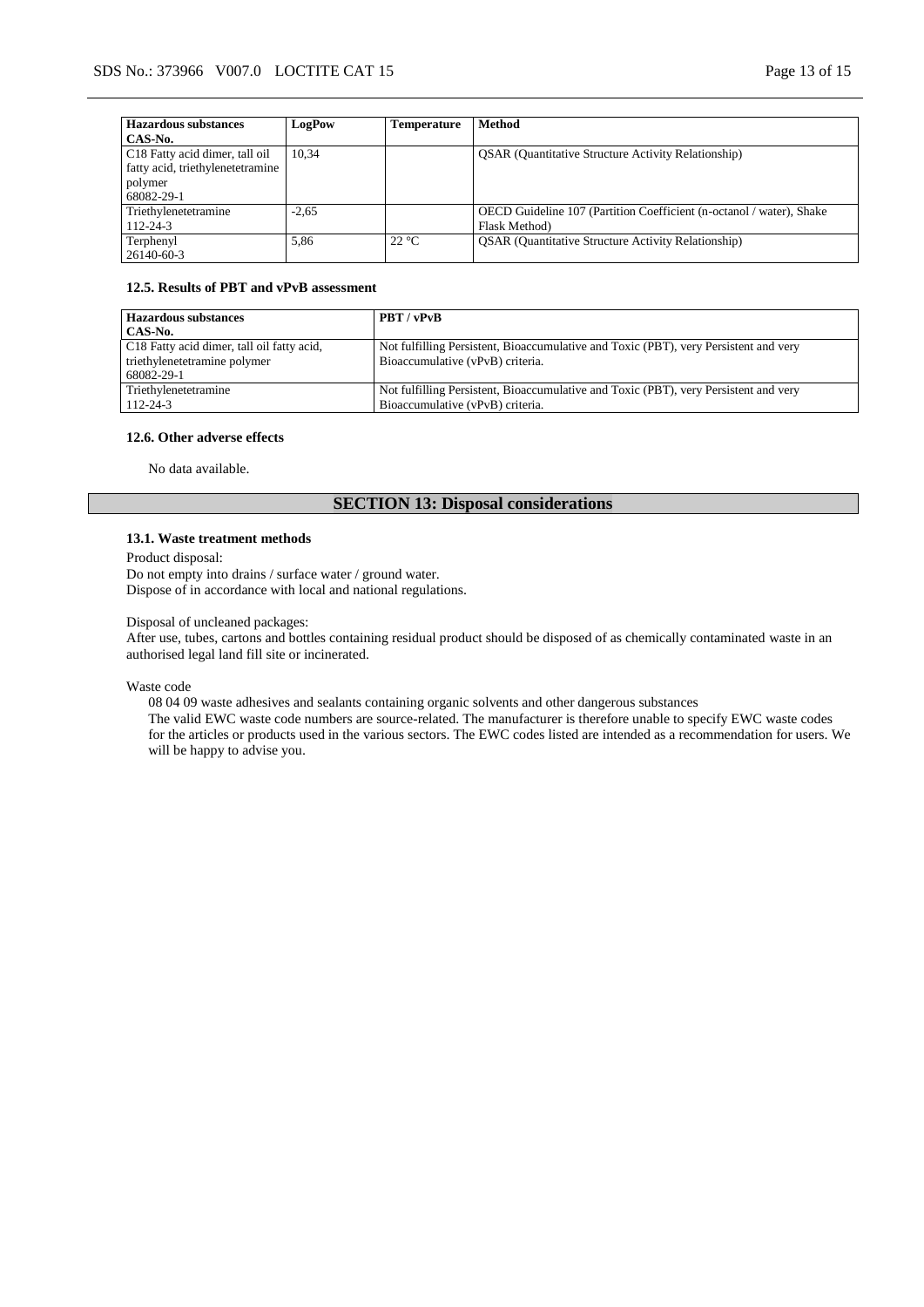### **SECTION 14: Transport information**

### **14.1. UN number**

| ADR         | 2735 |
|-------------|------|
| <b>RID</b>  | 2735 |
| ADN         | 2735 |
| <b>IMDG</b> | 2735 |
| <b>JATA</b> | 2735 |
|             |      |

### **14.2. UN proper shipping name**

| ADR  | AMINES, LIQUID, CORROSIVE, N.O.S. (Triethylenetetramine)                |
|------|-------------------------------------------------------------------------|
| RID. | AMINES, LIQUID, CORROSIVE, N.O.S. (Triethylenetetramine)                |
| ADN  | AMINES, LIQUID, CORROSIVE, N.O.S. (Triethylenetetramine)                |
| IMDG | AMINES, LIQUID, CORROSIVE, N.O.S. (Triethylenetetramine, C18 Fatty acid |
|      | dimer, tall oil fatty acid, triethylenetetramine polymer)               |
| IATA | Amines, liquid, corrosive, n.o.s. (Triethylenetetramine)                |

### **14.3. Transport hazard class(es)**

| ADR  | 8 |
|------|---|
| RID  | 8 |
| ADN  | 8 |
| IMDG | 8 |
| IATA | 8 |

#### **14.4. Packing group**

| ADR         | Ш |
|-------------|---|
| <b>RID</b>  | Ш |
| <b>ADN</b>  | Ш |
| <b>IMDG</b> | Ш |
| <b>IATA</b> | Ш |

#### **14.5. Environmental hazards**

| ADR         | <b>Environmentally Hazardous</b> |
|-------------|----------------------------------|
| <b>RID</b>  | <b>Environmentally Hazardous</b> |
| <b>ADN</b>  | <b>Environmentally Hazardous</b> |
| IMDG        | Marine pollutant                 |
| <b>IATA</b> | not applicable                   |

#### **14.6. Special precautions for user**

| <b>ADR</b>  | not applicable  |
|-------------|-----------------|
|             | Tunnelcode: (E) |
| <b>RID</b>  | not applicable  |
| <b>ADN</b>  | not applicable  |
| <b>IMDG</b> | not applicable  |
| <b>JATA</b> | not applicable  |
|             |                 |

### **14.7. Transport in bulk according to Annex II of Marpol and the IBC Code**

not applicable

# **SECTION 15: Regulatory information**

**15.1. Safety, health and environmental regulations/legislation specific for the substance or mixture**

VOC content (2010/75/EC)  $< 3 %$